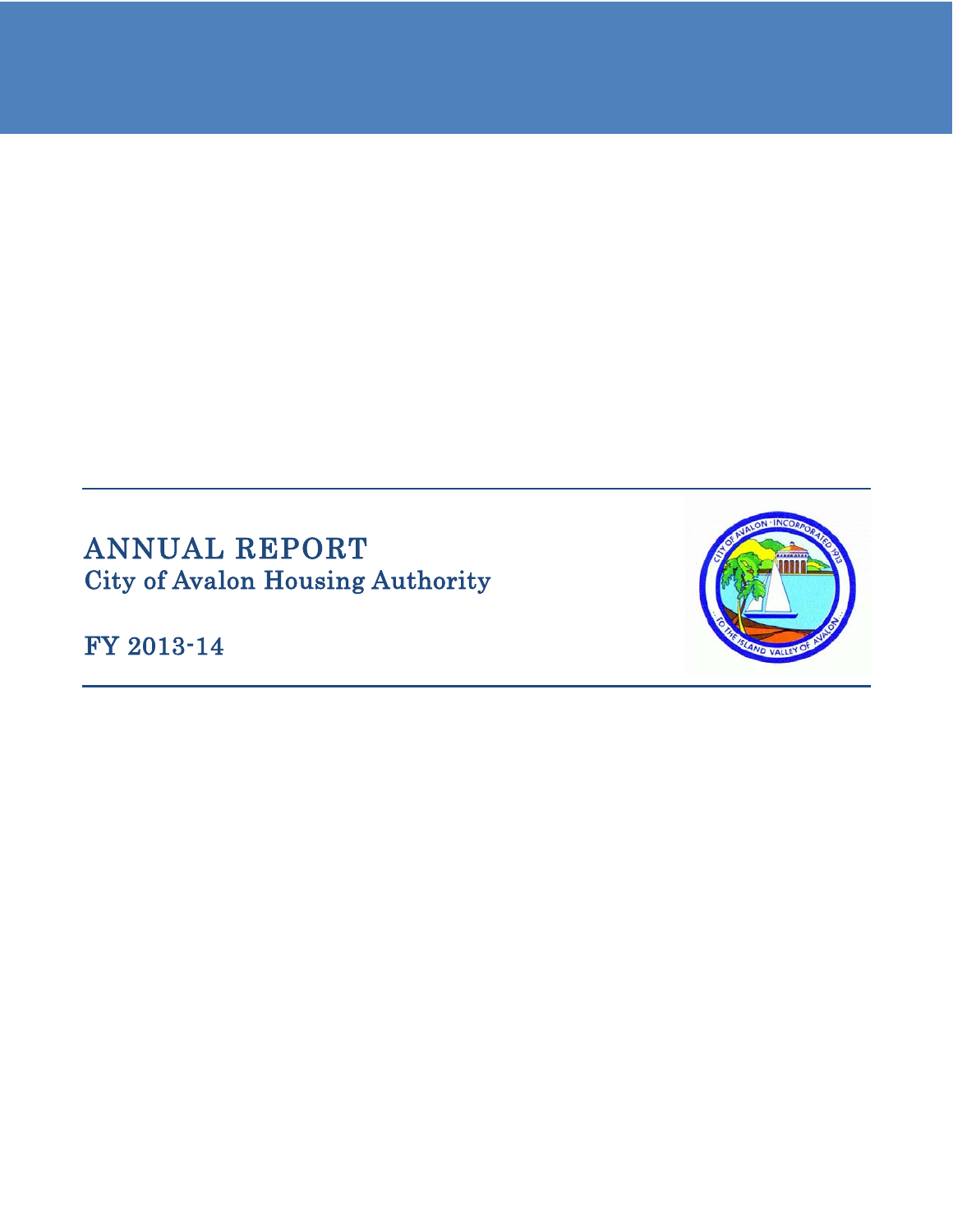# **TABLE OF CONTENTS**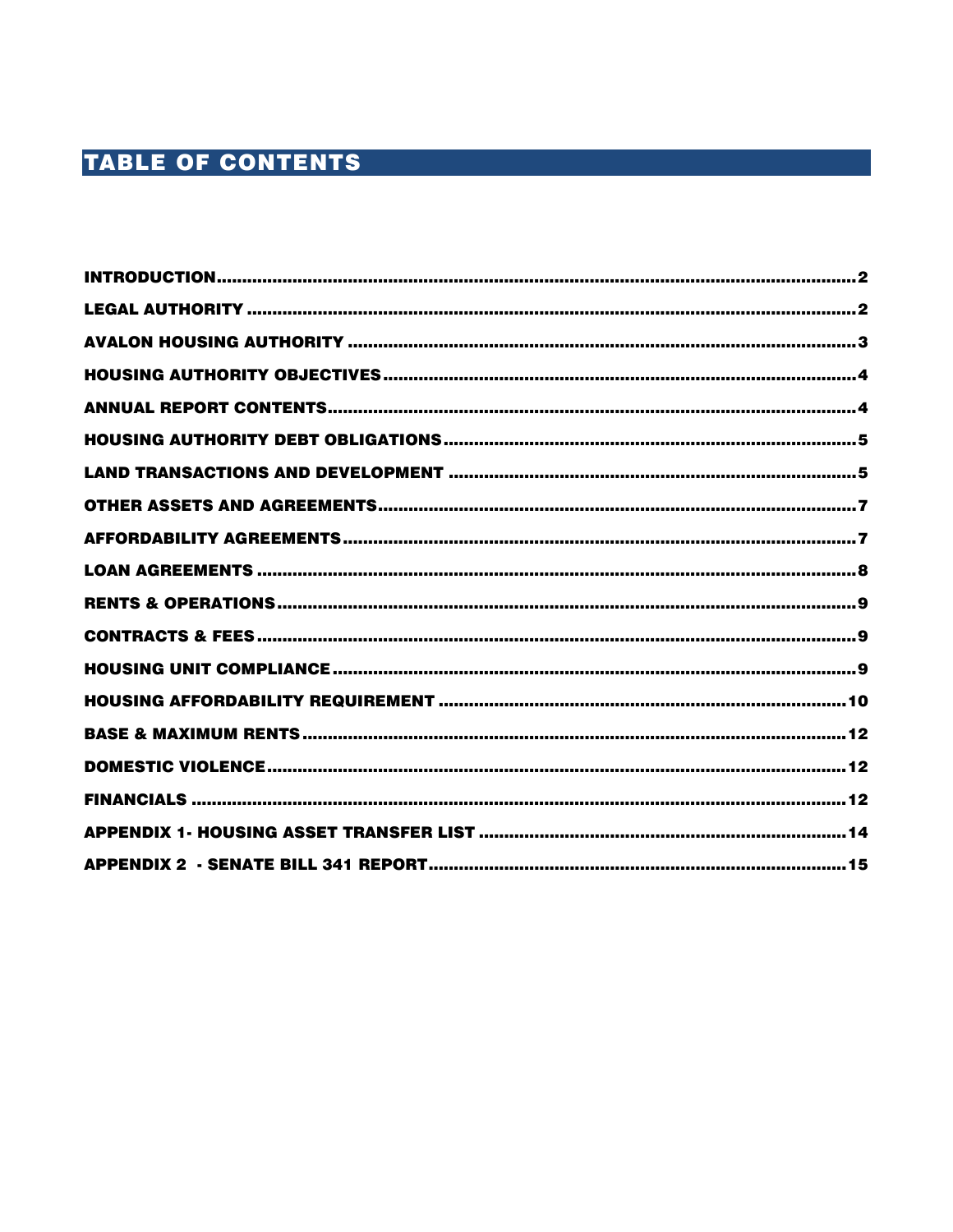### <span id="page-2-0"></span>INTRODUCTION

By October 1 of each year, California Health and Safety Code ("HSC") Section 34328 requires housing authorities to file an annual report of its activities for the preceding fiscal year ("Annual Report"). The Annual Report must be filed with the clerk of the respective city or county and with the Department of Housing and Community Development ("HCD"). This Annual Report details the Avalon Housing Authority's ("Authority") activities for the Fiscal Year ("FY") 2013-14.

# <span id="page-2-1"></span>LEGAL AUTHORITY

Housing authorities are distinct, autonomous, legal entities that derive their powers from State statute. It is the intent of the State legislature that housing authorities function as local entities with the primary responsibility of providing housing for very low and low income households. California Housing Authorities Law (HSC Section 34200, et. seq.) provides for and details the requirements for local jurisdictions to create and operate a housing authority. To establish a housing authority, a local jurisdiction must adopt a resolution that includes findings that either of the following is true: (1) unsanitary or unsafe housing exists in the city or (2) there is a shortage of safe or sanitary housing available to persons of low income.

#### BENEFITS OF HOUSING AUTHORITIES:

- **Housing Authorities can** own and operate housing developments, alleviating the need to find owners or operators for units created.
- State law provides Housing Authorities the ability to acquire or lease land or improved property.
- A city housing authority's area of operation includes the entire city and the area within 5 miles of its territorial boundaries.
- Local jurisdictions are afforded the opportunity to participate in one or more of the Public Housing Programs offered by HUD.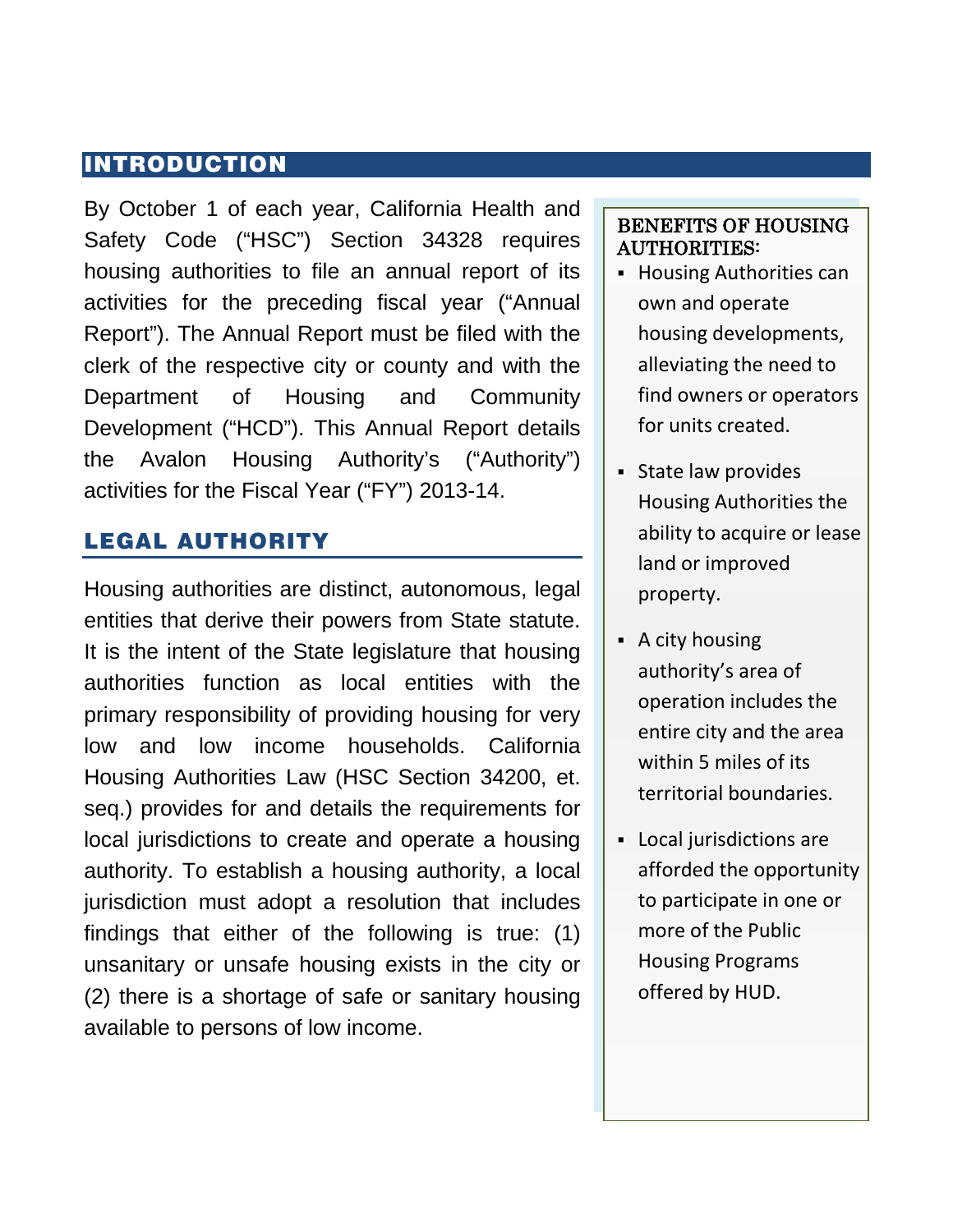# <span id="page-3-0"></span>AVALON HOUSING AUTHORITY

The City Council of the City of Avalon ("City Council") adopted a resolution establishing the Avalon Housing Authority on or about February 2, 1983. The City Council further affirmed the need for the Housing Authority and reauthorized its powers by adopting Resolution No. 12-02 on January 30, 2012.

The Housing Authority experienced an increase in activity in 2012 when it inherited the housing assets and functions of the former Avalon Community Improvement Agency ("ACIA"). The ACIA dissolved on February 1, 2012 pursuant to the Dissolution Act enacted by Assembly Bills 26 and 1484 (Parts 1.8 and 1.85 of the Health and Safety Code or "HSC"). The City Council elected not to retain the housing assets and functions of the former ACIA, and designated the Avalon Housing Authority as the Housing Successor entity. The Housing Authority thereby inherited all rights, powers, assets, liabilities, duties, and obligations associated with the housing activities of the former ACIA, excluding any amounts in the Low and Moderate Income Housing Fund. It is important to note that although the Housing Authority inherited the ACIA's assets and functions, it does not have an ongoing financing mechanism to maintain them like the ACIA. The former ACIA primarily funded projects with Low and Moderate Income Housing Funds generated by redevelopment tax increment; this tool was abolished with the dissolution of redevelopment.

The Successor Agency to the Avalon Community Improvement Agency ("Successor Agency") effectuated the transfer of several assets held by the former ACIA to the Housing Authority. The asset transfers were listed on a "Housing Asset Transfer" form ("HAT"), which was approved by the California Department of Finance ("DOF") in August 2012 and updated in September 2014 at DOF's direction. A copy of the updated HAT is provided in Appendix 1.

Assets transferred from the ACIA to the Authority are subject to both California Community Redevelopment Law ("CRL") codified in HSC Section 33000 *et. seq.*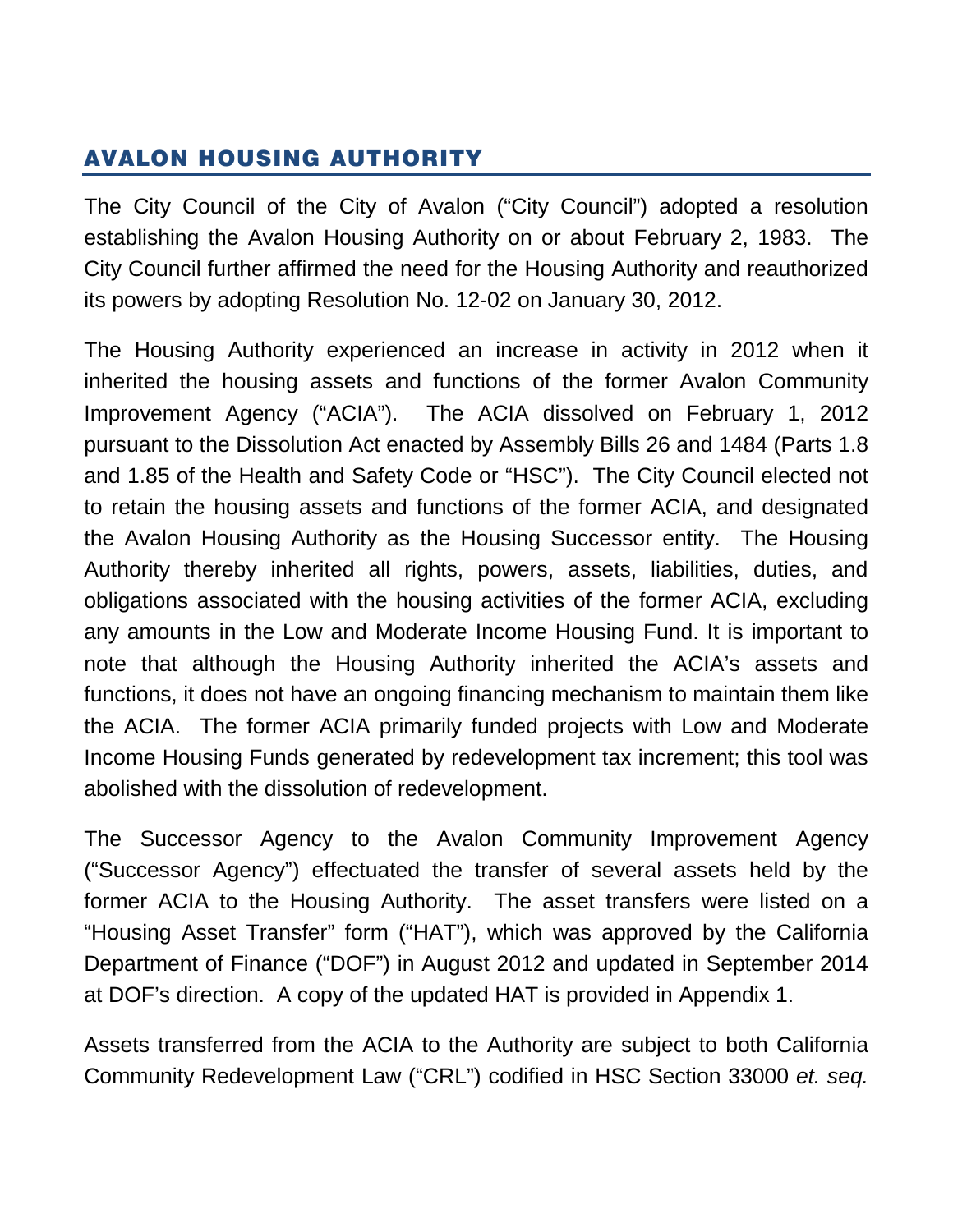and Housing Authorities Law ("HAL"), codified in HSC Section 34200 *et. seq*. The CRL and HAL have different requirements relating to housing production, expenditure limitations, adjustments for family size, affordability restriction durations, and other regulatory requirements. Additionally, the State legislature adopted Senate Bill ("SB") 341 on October 13, 2013 to clarify the functions of successor housing entities. SB 341 requires successor housing entities to prepare an annual report documenting compliance with certain requirements. Authority staff is in the process of auditing its financials and other information, and will prepare this report under a separate cover by the end of 2014. More information is contained in Appendix 2.

# <span id="page-4-0"></span>HOUSING AUTHORITY OBJECTIVES

The Housing Authority is able to undertake certain functions that can only be exercised by a legally created housing authority. For example, it may own and operate housing developments, alleviating the need to find prospective owners or operators of affordable housing units. In addition, the Authority may acquire land and buildings for affordable housing.

The Authority's main objective is to increase, improve, and preserve existing housing stock available to low and very low income residents while advancing the goals of the City's Housing Element and former ACIA.

### <span id="page-4-1"></span>ANNUAL REPORT CONTENTS

This Annual Report includes the following information:

- A complete report of activities during FY 2013-14, including any bond issuances, and loans or finance agreements that the Authority has entered into;
- Compliance with requirements of HSC Section 34312.3 such as the minimum amount of housing units affordable to lower income households in projects assisted by the Authority with bonds and documenting established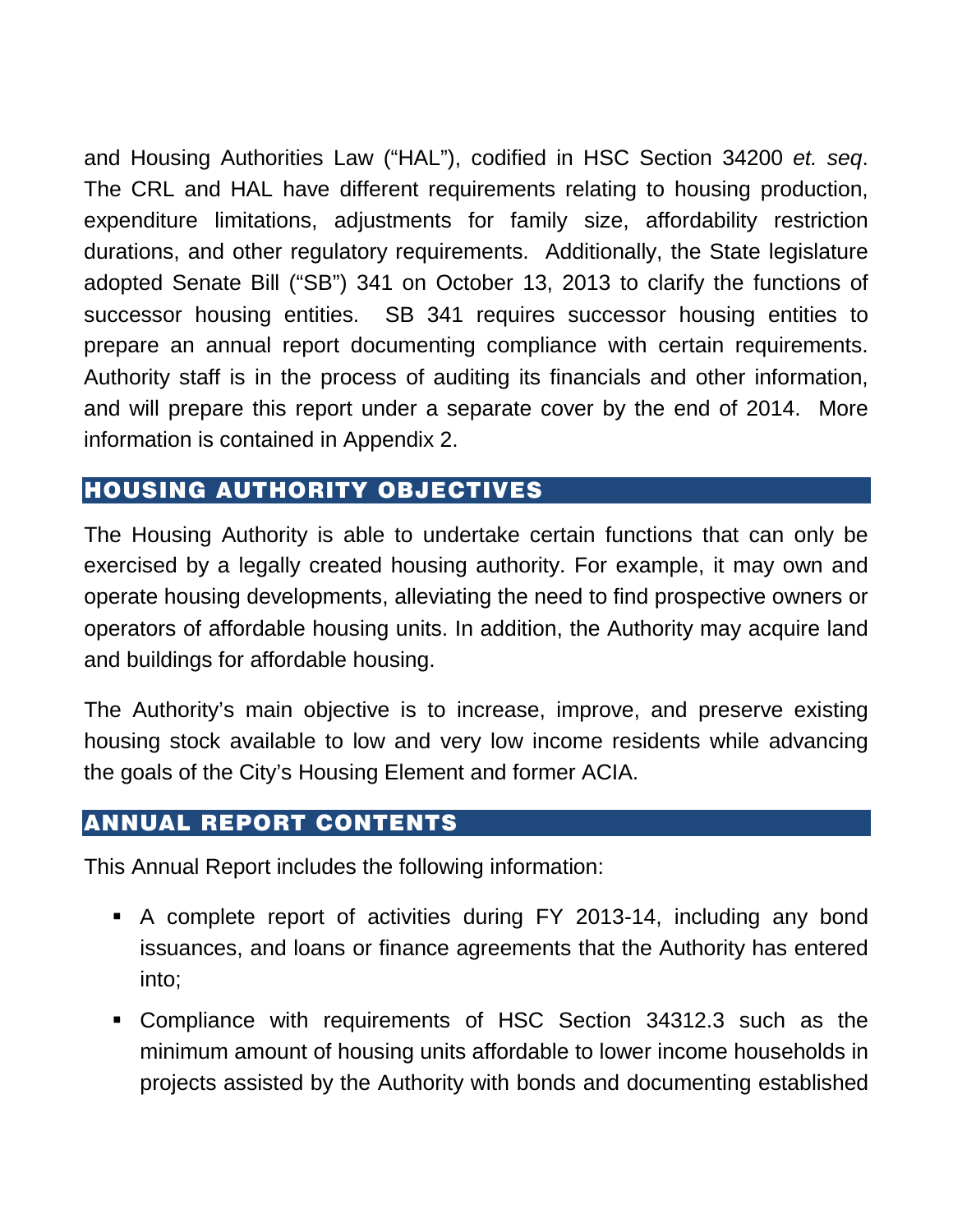base rents and/or maximum rental payments for lower income households; and

- **Information on any tenancy or Section 8 voucher terminations of domestic** violence victims as required by HSC Section 34328.1.
- A report detailing compliance with SB 341 will be prepared under a separate cover by the end of 2014. More information is contained in Appendix 2.

### <span id="page-5-0"></span>HOUSING AUTHORITY DEBT OBLIGATIONS

Pursuant to HSC Section 34312.3, the Authority must provide a complete report of its activities during the prior fiscal year, including bonds, loans, and financing agreements for multi-family rental housing projects. The Authority did not issue any bonds or enter into any loans or financing agreements related to multi-family rental housing projects in Fiscal Year 2013-14. However, the Authority authorized a \$100,000 down payment assistance loan which closed in Fiscal Year 2014-15. It assisted a 3-person household and established a moderate income affordability covenant with a 45-year term. More details on this loan will be included in the Fiscal Year 2014-15 report.

Any future financing for the acquisition, construction, rehabilitation, or development of multi-family housing through the issuance of bonds, construction loans, mortgage loans, and/or financing agreements will be documented in future Annual Reports.

### <span id="page-5-1"></span>LAND TRANSACTIONS AND DEVELOPMENT

HSC Section 34312.3 requires the Annual Report to include a discussion of all prior year activities of the Authority related to the development or transaction of land for the purposes of increasing the supply of affordable housing for lower income households. The ACIA transferred seven properties to the Authority in 2012, which are listed in the HAT contained in Appendix 1 and described below.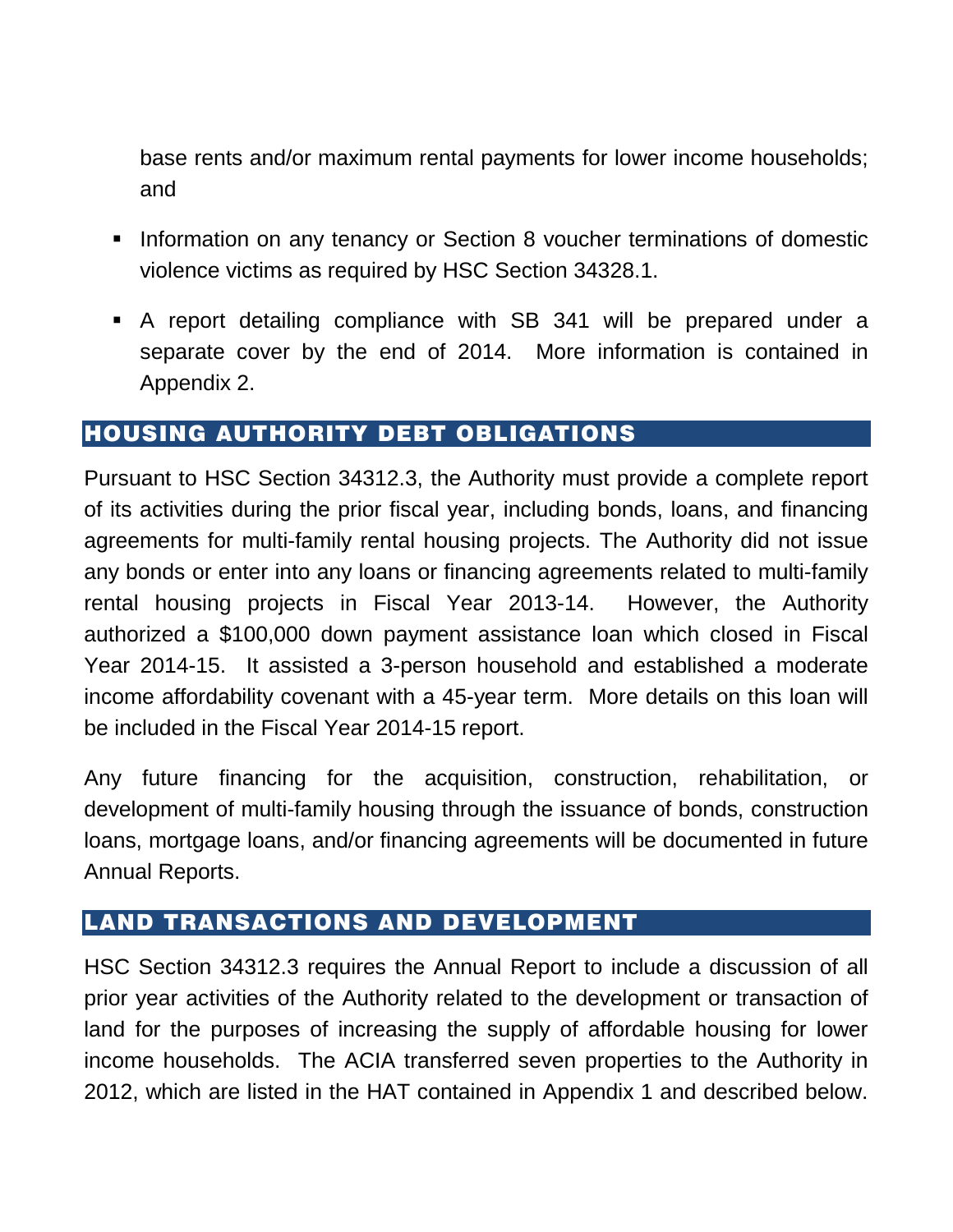The Authority sold two of the properties in Fiscal Year 2013-14, and updated its records to accurately reflect prior transactions.

- 206 Descanso Avenue & 320 Sumner Avenue: The Authority owned the land under these properties and maintained Ground Leases issued by the former ACIA to secure affordability covenants for low and moderate income residents. The covenants expired due to foreclosure and the Ground Leases were therefore terminated. The Authority sold the land under both properties in January 2014. The proceeds of the sale amounted to \$374,131 (\$176,000 and \$198,131 per property)/ The Authority will apply the sales proceeds to assist housing for low income persons pursuant to HSC Section 34312.3.
- 238 & 311 Descanso Avenue: These properties contain two single-family residences. The ACIA owned the land under the homes regulated by Ground Leases, which were transferred to the Authority. The homeowners received assistance from the former ACIA through a first-time homebuyer program.
- 309 & 313 Beacon Street: These properties contain a 13-unit senior housing complex. The ACIA transferred ownership of the land under the property to the Authority.
- . 206 E. Whittley Avenue: This property contains a five-unit apartment complex, of which two units are currently occupied. It is not incomerestricted. The ACIA purchased the property in 2008 and had planned to build new affordable housing units, however was unable to pursue development due to the dissolution of redevelopment. The Authority will either develop or dispose of this property within five years as required by SB 341.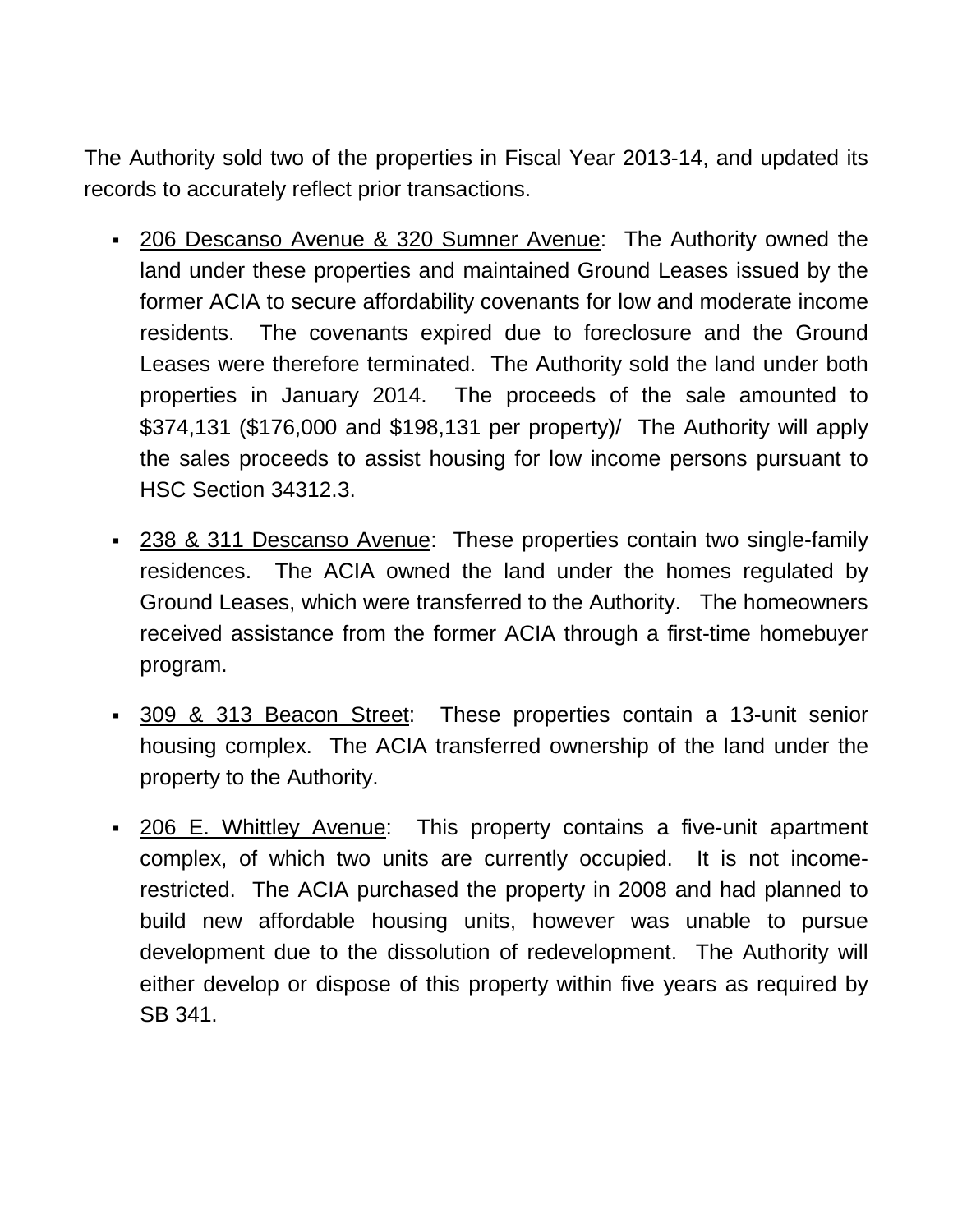# <span id="page-7-0"></span>OTHER ASSETS AND AGREEMENTS

Other assets transferred from the ACIA to the Authority include affordability covenants, loan agreements and ground leases. Some of the agreements are related to the seven properties described in the previous section. A brief description of each type of asset is provided below. A detailed list is included in Appendix 1.

# <span id="page-7-1"></span>AFFORDABILITY AGREEMENTS

The ACIA transferred eight affordability agreements to the Authority that are still active:

- 309 Beacon Street: This 13-unit senior housing complex is affordable to very low income residents. Income restrictions are held in place by a Ground Lease and related Regulatory Agreement. The project was constructed in 2002 with a combination of USDA Section 515 funds, Low Income Housing Tax Credit ("LIHTC") financing, HOME funds, ACIA funds (for land purchase) and Federal Home Loan Bank funds. The affordability covenant runs for 55 years and expires in 2047.
- Bird Park: This 24-unit multi-family property is affordable to very low income residents. It was constructed in 2002 with a combination of USDA Section 515 funds, LIHTC financing, HOME funds, and ACIA financing. The ACIA funded roads and infrastructure for the project. Income restrictions are held in place by a Ground Lease and related Regulatory Agreement. The affordability covenant has a 55-year term expiring in 2047.
- Eucalyptus Hill Gardens: This 80-unit complex is subsidized by HUD and has 40 units restricted to very low income households (24 extremely low and 16 low income). The remaining 40 units are market-rate. The project was constructed in 1992 with LIHTC funds, ACIA funds, and Rental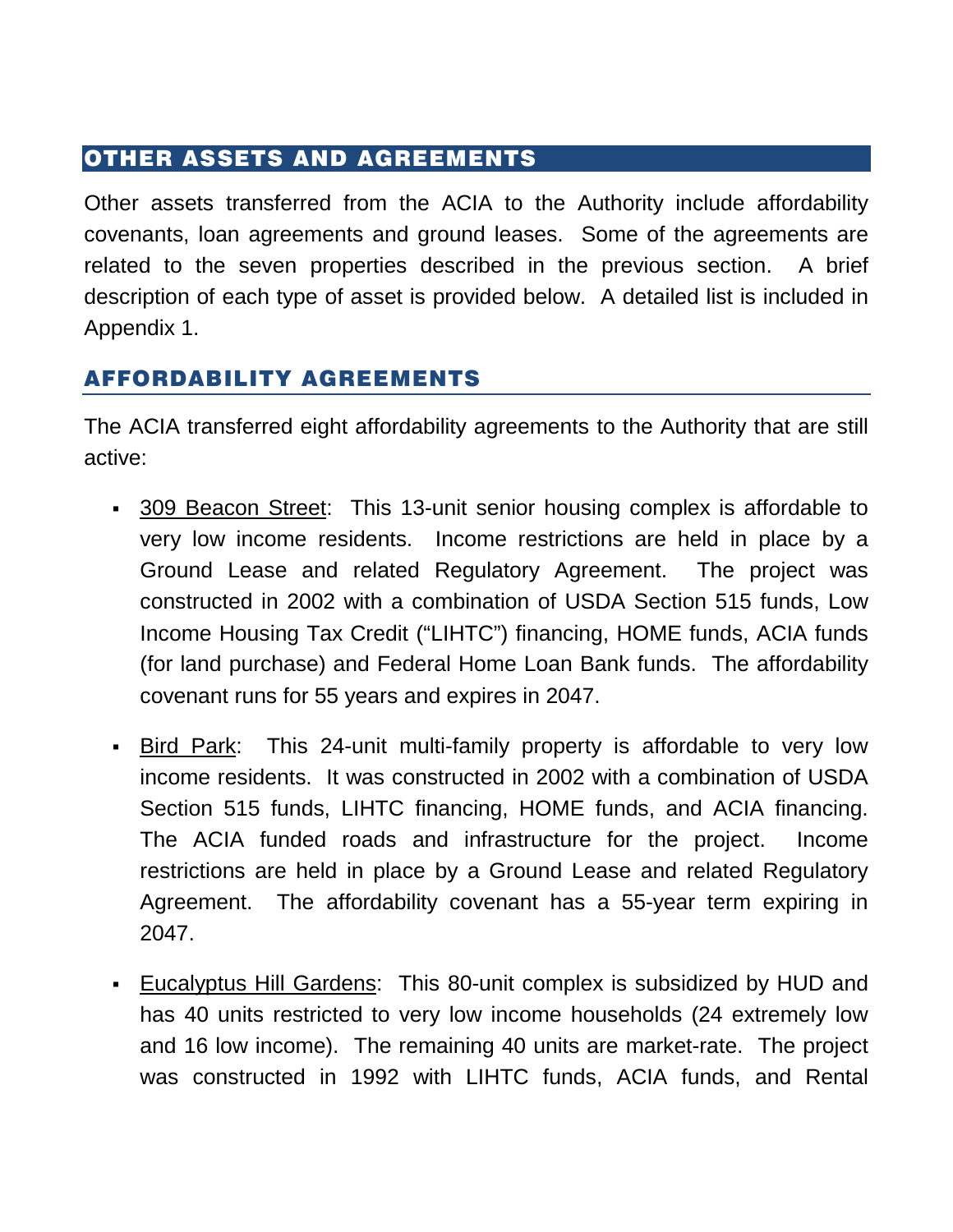Housing Construction Program loans. It has a 55-year affordability covenant that expires in 2047.

- Tremont Street Apartments: This 63-unit property has 50 units affordable to very low and low income households and 13 market rate units. It is owned and was funded by the California Housing Financing Agency ("CalHFA") with a project-based Section 8 Rental assistance contract. The Section 8 contract expires on August 18, 2016.
- 238 & 311 Descanso Avenue: These two single-family homes have 55year restrictive covenants that expire in 2051. They are both affordable to moderate income households that received assistance from ACIA through its First-Time Homebuyer Down Payment Assistance Program.
- 336 & 338 Triana Lane: These two single-family homes have 45-year restrictive covenants that expire in 2055. They are both affordable to moderate income households that received assistance from ACIA through its First-Time Homebuyer Down Payment Assistance Program. Both homeowners have outstanding loan agreements with ACIA that were transferred to the Authority, described in the next section.

The Authority continues to monitor the affordability of these properties.

# <span id="page-8-0"></span>LOAN AGREEMENTS

<span id="page-8-1"></span>The ACIA transferred two loan agreements issued as part of its First-Time Homebuyer Down Payment Assistance Program. One loan was issued to the owner of 336 Triana Lane in the amount of \$120,000. The second loan was issued to the owner of 338 Triana Lane for \$95,000. Both loans are due in 2040 with a five percent interest rate in the event of default, otherwise they have zero percent interest. There is no monthly payment unless a mutually agreed upon schedule is made.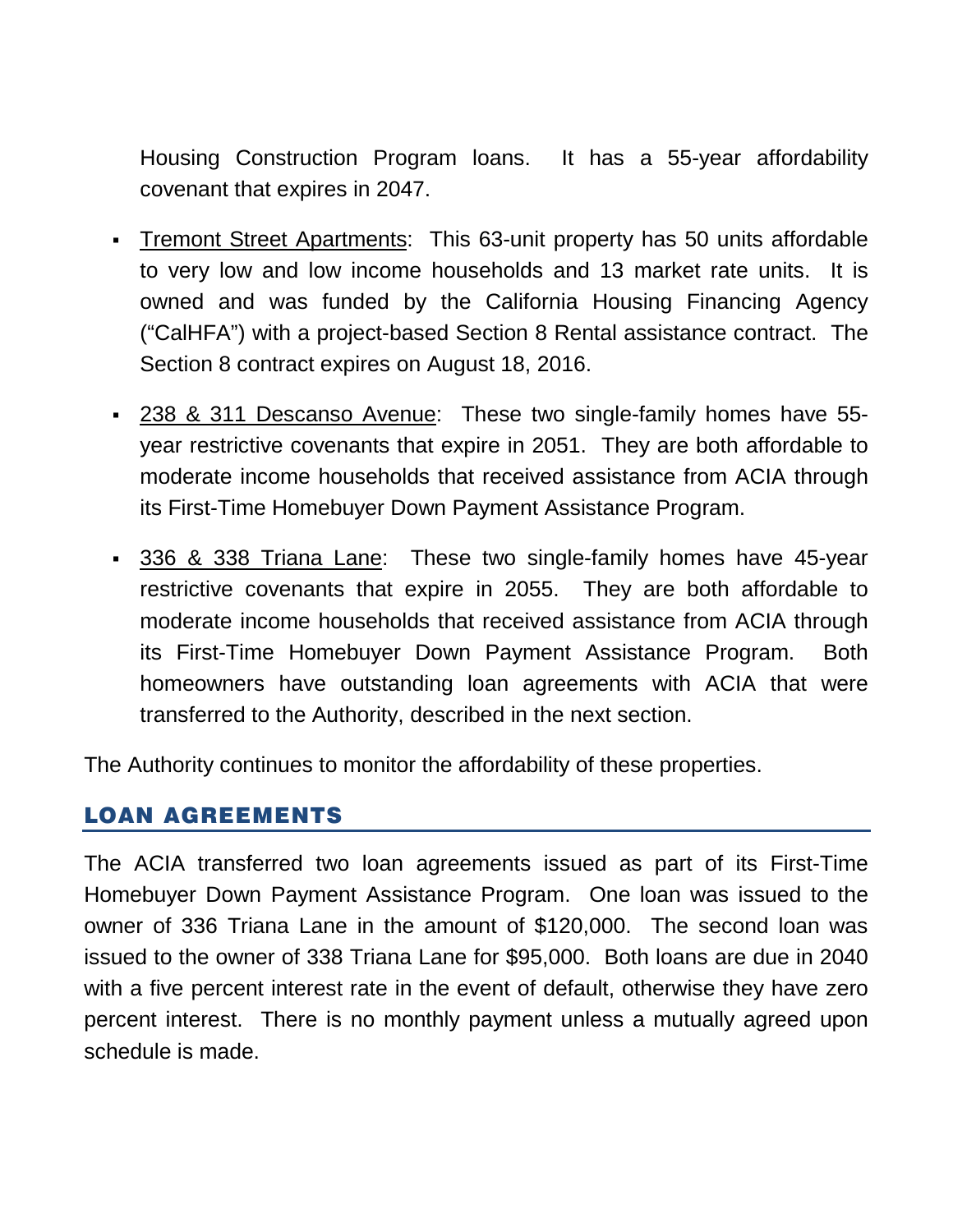# RENTS & OPERATIONS

The Authority collects rents from tenants that occupy two one-bedroom units at 206 E. Whittley in the amounts of \$650 and \$1,250 per month. The units are not income-restricted and therefore do not have maximum rents. This property was transferred to the Authority from the former ACIA, whose plans to develop affordable housing on the property were halted by the dissolution of redevelopment. The Authority plans to develop affordable housing on this site in the future if funds permit. If the Authority ever disposes of the site, it will apply the proceeds of the sale to assist housing for low income persons.

The Authority does not receive rents directly from tenants from any other property. However, it does collect rents from ground leases and received \$150 in Fiscal Year 2013-14.

All rents received by the Authority will be spent as required by the CRL and HAL.

#### <span id="page-9-0"></span>CONTRACTS & FEES

The Authority has a consultant services contract necessary to administer Homebuyer Down Payment Assistance Program. The Authority contributes to City contracts for legal and financial services to cover portions serving the Housing Authority. It also pays contractors to maintain Authority properties for landscaping, repairs, and any other needs as they arise.

### <span id="page-9-1"></span>HOUSING UNIT COMPLIANCE

As set forth by HSC Sections 34328 and 34328.1, housing authorities are required to:

 Show compliance with requirements of HSC Section 34312.3, such as the minimum amount of housing units affordable to lower income projects assisted by the Authority, and document established base rents and/or maximum rental payments for lower income households; and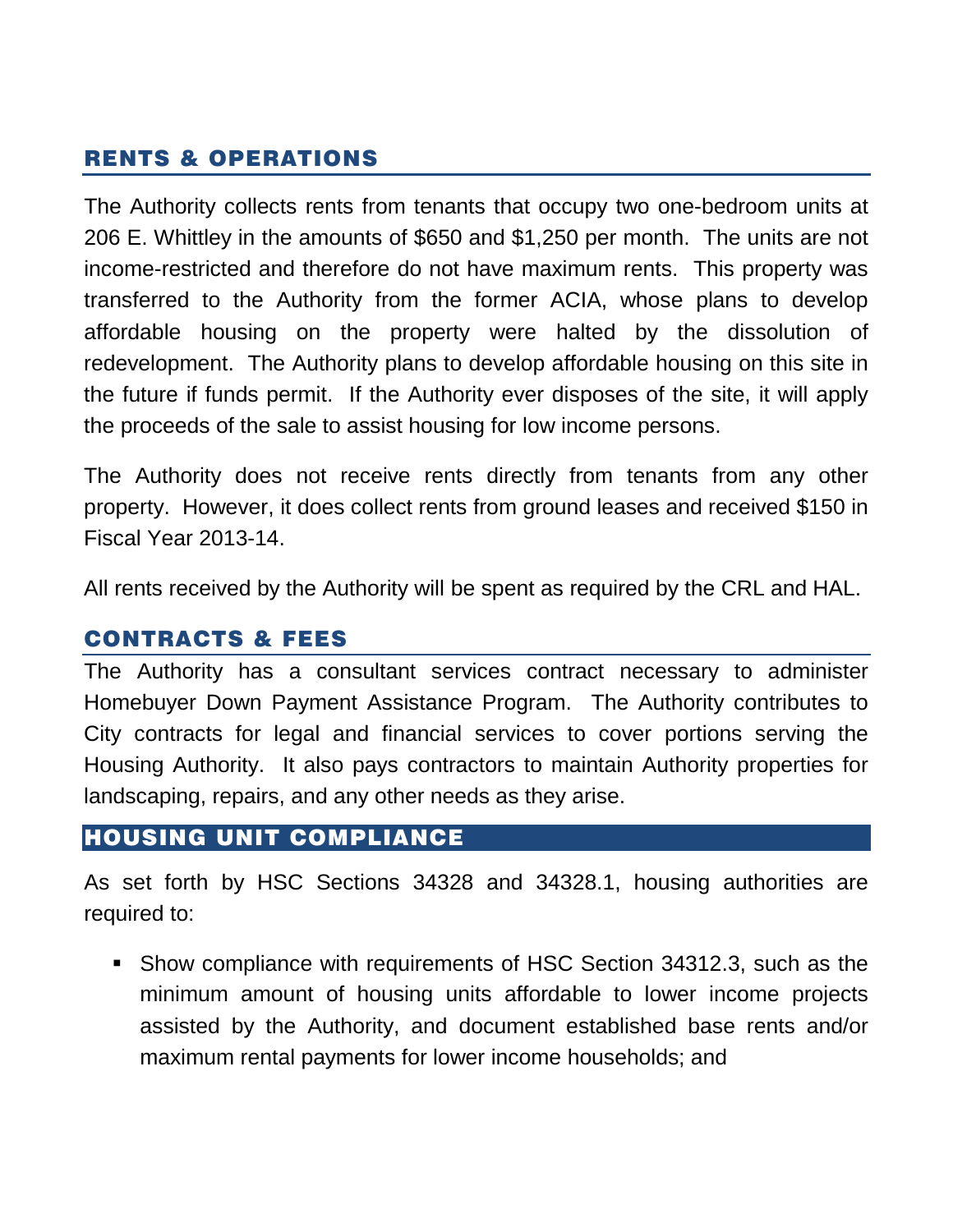**-** Document any domestic violence tenancy or Section 8 voucher termination as required by HSC Section 34328.1.

The following provides a summary of the Authority's progress toward the requirements listed above.

# <span id="page-10-0"></span>HOUSING AFFORDABILITY REQUIREMENT

All housing units under the Authority's jurisdiction were transferred from the ACIA to the Authority. Therefore, the Authority's housing units are subject to requirements in both the CRL and HAL.

Pursuant to the CRL, at least 15% of all units newly constructed or substantially rehabilitated *prior to February 1, 2012* must be affordable to very low to moderate income households (HSC Section 33413). SB 341 amended the CRL so there is no inclusionary or replacement housing obligation for units built or destroyed after February 1, 2012. The CRL was amended by SB 341 to limit expenditures to lower income households earning 80% or less of the Area Median Income ("AMI"). Additionally, at least 30% of expenditures for rental housing must be for households earning 30% or less of the AMI and 20% for households earning between 60% and 80% of the AMI. The Authority will adhere to the amended requirements for future expenditures.

Pursuant to the HAL, at least 20% of the units in housing projects assisted by the Authority, or [1](#page-10-1)5 % in targeted areas<sup>1</sup>, must be affordable to persons of low income (HSC Section 34312.3(c)). If housing projects are financed by bonds issued by the Authority, at least 10% of the units must be available to persons of very low income. These requirements may be applied to the aggregate number of units assisted by the Authority. Furthermore, the HAL requires that development projects financed with bonds must also be approved by the local governing body and the local school district prior to construction or ownership. Nevertheless, the power to finance, own, build, and/or operate a housing

<span id="page-10-1"></span> $1$  Targeted areas as defined by Section 103(b)(12)(A) of Title 26 of the United States Code  $\overline{a}$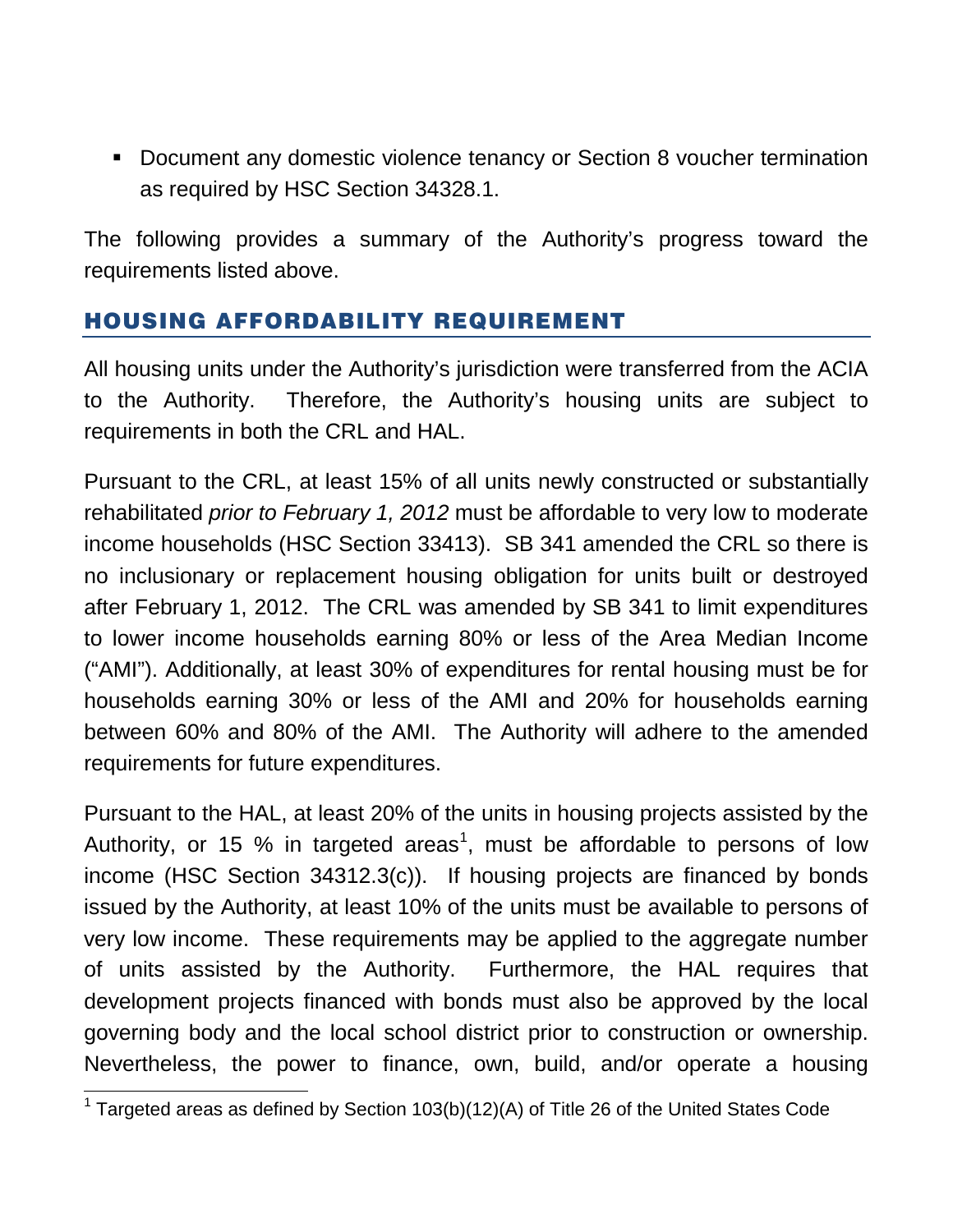development allows the Authority to take a more active role in the creation and maintenance of housing for low income families.

Table 1 summarizes each property subject to these requirements and their affordability levels.

**Affordability Levels Table 1**

**Avalon Housing Authority**

|                                        |          | Units by Income Level |     |     |          |      |              |     |       |      |
|----------------------------------------|----------|-----------------------|-----|-----|----------|------|--------------|-----|-------|------|
| Property                               | Very Low |                       | Low |     | Moderate |      | Unrestricted |     | Total |      |
|                                        | #        | %                     | #   | %   | #        | %    | #            | %   | #     | %    |
| Bird Park (234 Bird Park Rd)           | 24       | 100%                  |     |     |          |      |              |     | 24    | 100% |
| Beacon Hill (309 & 313 Beacon St)      | 13       |                       |     |     |          |      |              |     | 13    |      |
| Eucalyptus Hill Gardens (1 Banning Dr) | 40       | 50%                   |     |     |          |      | 40           | 50% | 80    | 100% |
| Tremont St Apts (343 Tremont St)       |          |                       | 50  | 79% |          |      | 13           | 21% | 63    | 100% |
| 238 Descanso Ave                       |          |                       |     |     | 1        | 100% |              |     |       | 100% |
| 311 Descanso Ave                       |          |                       |     |     | 1        | 100% |              |     |       | 100% |
| 336 Triana Lane                        |          |                       |     |     | 1        | 100% |              |     |       | 100% |
| 338 Triana Lane                        |          |                       |     |     | 1        | 100% |              |     |       | 100% |
| <b>Total</b>                           | 77       | 42%                   | 50  | 27% | 4        | 2%   | 53           | 29% | 184   | 100% |
| <b>Total Low Income or Below</b>       |          |                       |     |     |          |      |              |     |       | 69%  |
| Total Moderate Income or Below         |          |                       |     |     |          |      |              |     |       | 71%  |

The affordability levels of these properties are in compliance with the CRL. The Authority acquired the properties after affordability covenants were in place pursuant to the CRL. However, they still meet the HAL's requirement that 20% of units assisted by the Authority are affordable to low income persons. Any future development will satisfy both CRL (as amended by SB 341) and HAL requirements as necessary.

<span id="page-11-0"></span>None of the units in Table 1 were financed with bond proceeds, therefore the Authority is not subject to the additional requirement for very low income households pursuant to HSC Section 34312.3(c)(2)(A).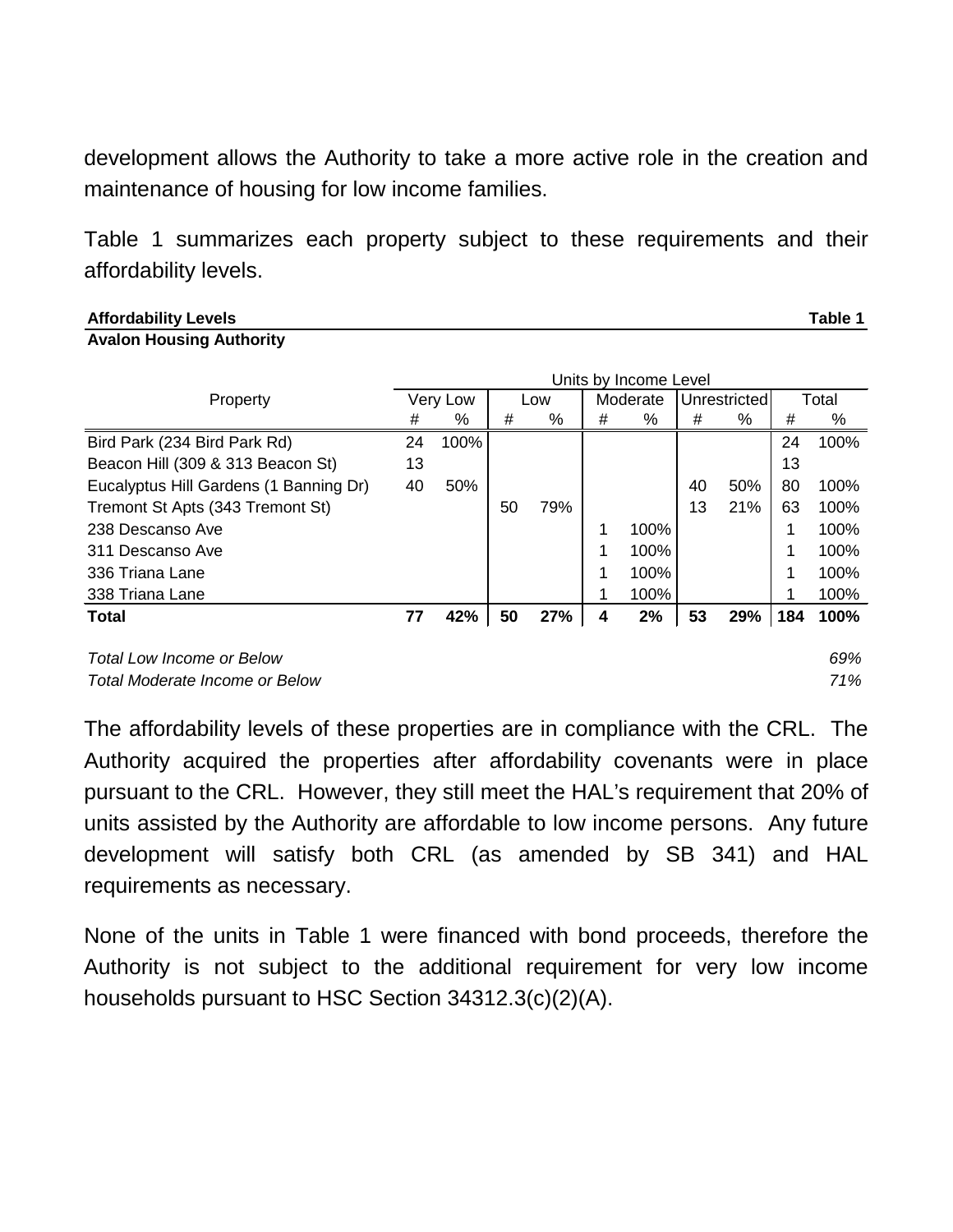# BASE & MAXIMUM RENTS

HSC Section 34312 states that a housing authority may "prepare, carry out, acquire, lease, and operate housing projects for persons of low income." As part of this authority, HSC Section 34312.3 establishes a set of guidelines to determine base and maximum rents that a housing authority can charge for units reserved for lower income households. According to HSC Section 34312.3, rental payments for very low and low income households shall not exceed the amounts calculated pursuant to Section 8 of the United States Housing Act of 1937 (42 U.S.C. Sec. 1437f).

The Authority collects rents from two tenants at 206 E. Whittley, however this project is not income restricted and therefore not subject to maximum rents set by HSC 34312.3.

#### <span id="page-12-0"></span>DOMESTIC VIOLENCE

The Authority must annually disclose data related to domestic violence incidents in units owned or operated by the Authority. Specifically, the data must include:

- Data on termination of tenancies and/or Section 8 vouchers of victims of domestic violence in housing authority units.
- Summary of steps taken by the housing authority to address any termination of tenancies and/or Section 8 vouchers of victims of domestic violence.

During Fiscal Year 2013-14, the Authority or its lessees did not terminate tenancies for any reason. In the future, information on any terminations of this kind will be presented under separate cover to protect the privacy of the parties involved.

### <span id="page-12-1"></span>FINANCIALS

The Authority's expenditures in FY 2013-14 consist mainly of administrative costs to process the transfers from the former ACIA to the Authority and costs to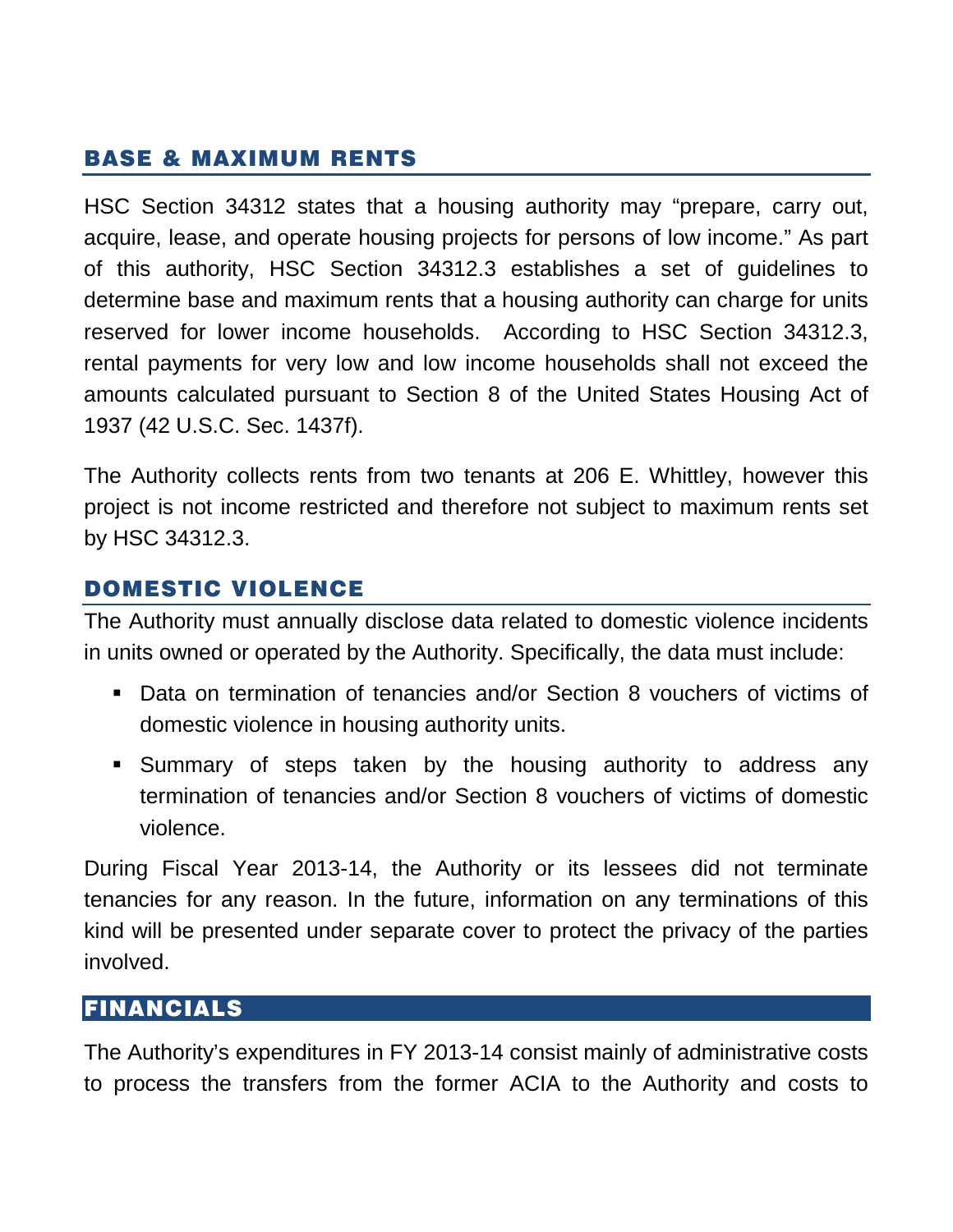maintain properties owned by the Authority (landscaping, repairs, etc.). Authority staff is working on preparing an official budget for FY 2014-15 that is anticipated to be adopted in November.

The Authority has funded activities primarily through a Low and Moderate Income Housing Asset Fund created after the ACIA's dissolution. The Authority is in the process of auditing its financials and will include more detailed information on Fiscal year 2013-14 revenues and expenditures in a separate report by the end of 2014. This report will include all of the information required by Senate Bill ("SB") 341. SB 341 was adopted in 2013 and requires successor housing entities to report on compliance with new expenditure limitations. Appendix 2 details what the report will include.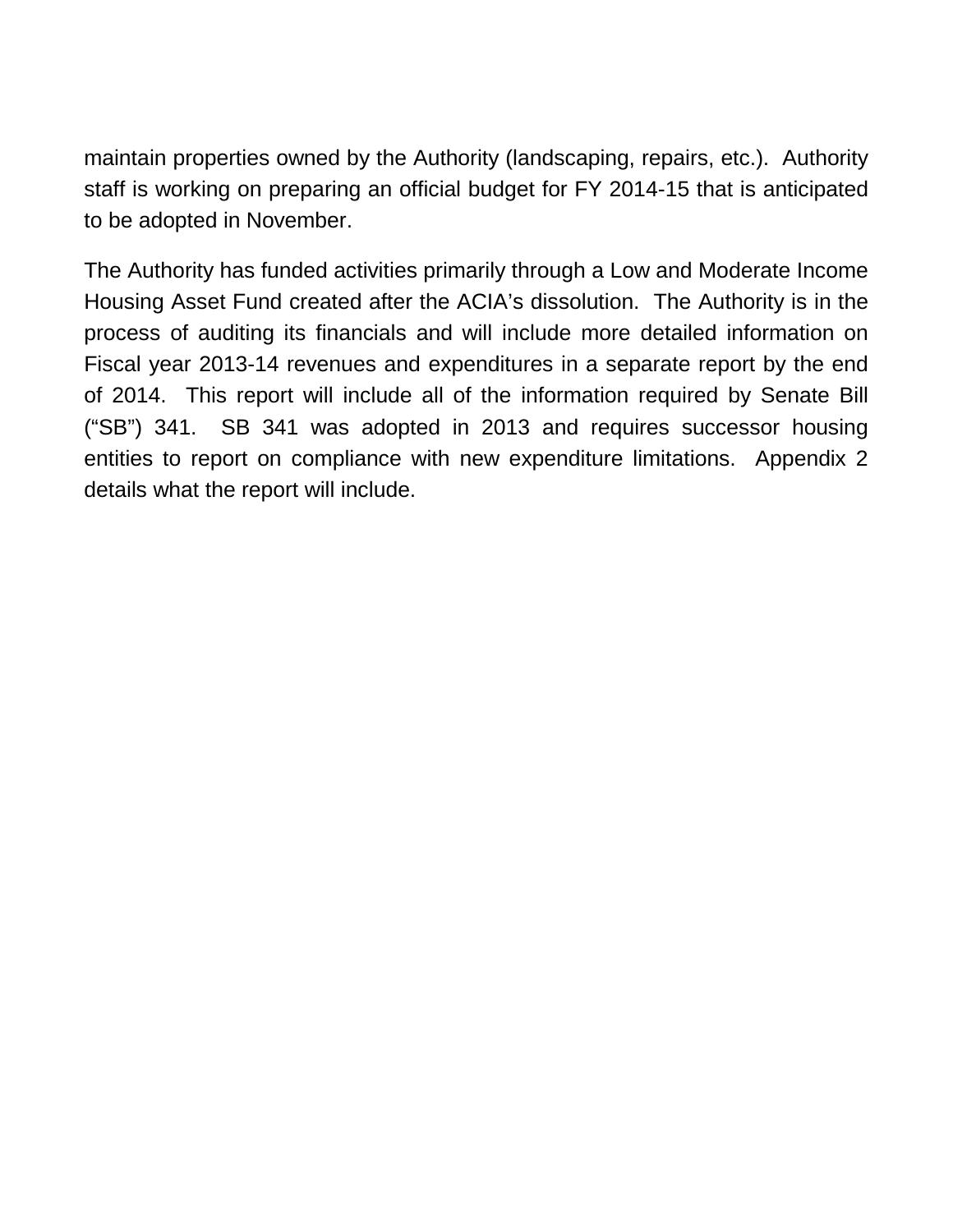# <span id="page-14-0"></span>APPENDIX 1- HOUSING ASSET TRANSFER LIST

The Housing Asset List, attached as a separate document, shows assets transferred from the former ACIA to the Authority in 2012. The transfers were approved by the California Department of Finance pursuant to HSC Section 34176.